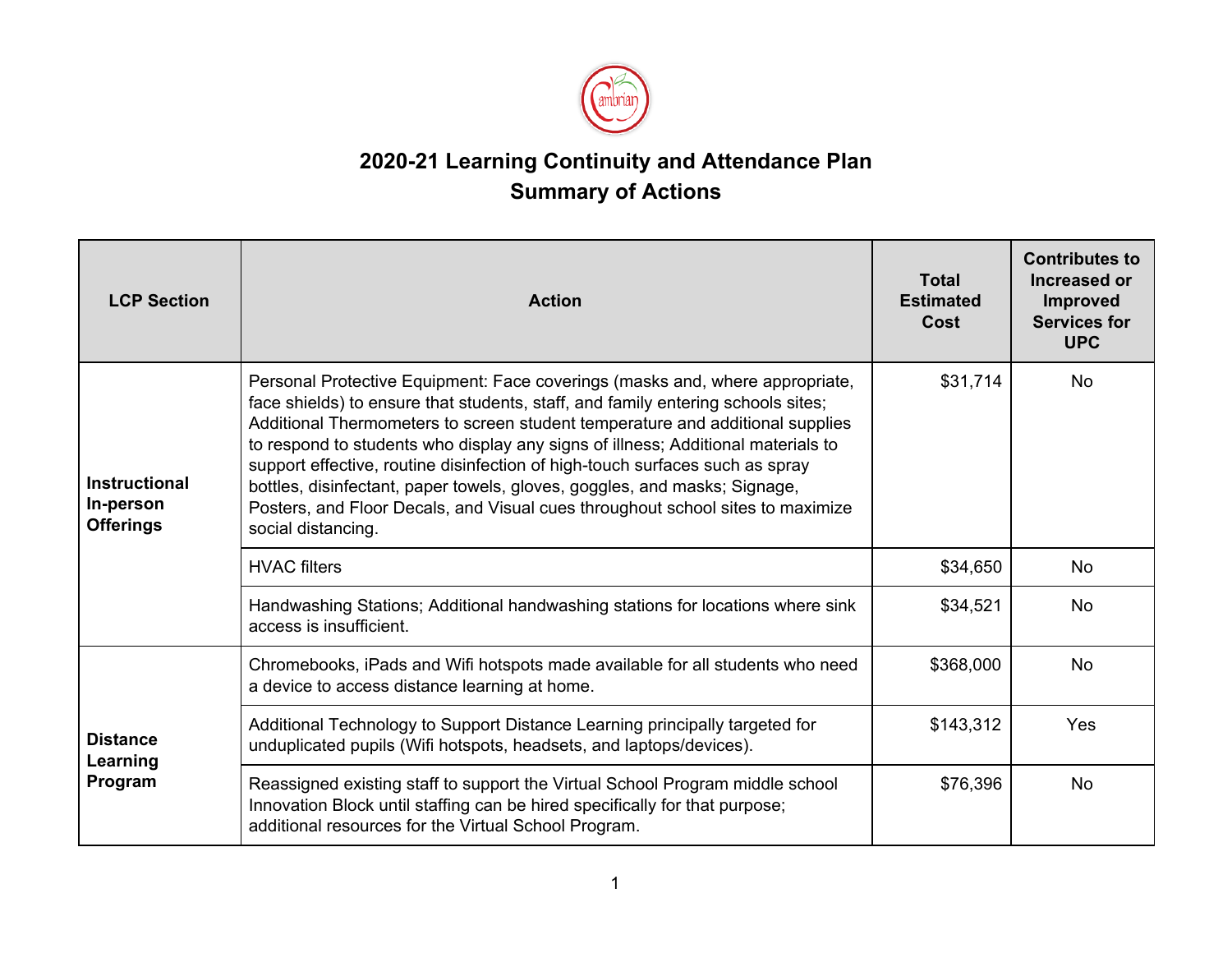

## **2020-21 Learning Continuity and Attendance Plan Summary of Actions**

|                                        | Supplemental Curriculum and additional tools and resources to support distance<br>learning (Seesaw, Zoom, Mystery Science, TCI History Social Studies (6-8),<br>Kami, Alludo for VSP grades 6-8, Quaver Music (TK-5), Screencastify)                                                         | \$73,000  | <b>No</b> |
|----------------------------------------|----------------------------------------------------------------------------------------------------------------------------------------------------------------------------------------------------------------------------------------------------------------------------------------------|-----------|-----------|
|                                        | Professional development for staff to support distance learning. (Additional PD<br>Day in August; Summer training; Teacher presenters)                                                                                                                                                       | \$107,291 | <b>No</b> |
| <b>Pupil Learning</b><br><b>Loss</b>   | Supplemental Curriculum specific for English learners, low income students,<br>Foster/Homeless Youth, and Special Ed students, experiencing learning loss<br>related to reading instruction (Fastforword, Edmark, Phonics, AES Digital<br>Curriculum)                                        | \$13,210  | Yes       |
|                                        | Intervention programs to support student learning loss principally targeted for<br>unduplicated pupils. This may include teacher selected curriculum supplements,<br>staffing to support small group instruction and/or student tutoring. (LLI; TK/K<br>aides; Technology tools and devices) | \$157,653 | Yes       |
|                                        | Learning resources principally targeted for unduplicated pupils to support<br>continuity of learning during the summer and creation of a teacher committee to<br>refine and align the essential standards throughout the district to support learning<br>loss and continuity of instruction. | \$12,000  | Yes       |
|                                        | Special Education Instructional Assistants - continue providing appropriate<br>staffing adapt delivery of services and supports to distance learning context and<br>when students are able to be brought back in-person instruction in small cohorts.                                        | \$540,402 | <b>No</b> |
| <b>School Nutrition</b>                | Nutrition Services, Materials, and Supplies (Additional services during spring<br>break and June; Foodservice salaries & benefits)                                                                                                                                                           | \$253,915 | <b>No</b> |
| <b>Mental Health</b><br>and Social and | Contract with Nugent counseling agency to provide counseling principally for<br>unduplicated pupils and for students who demonstrate need as a result of the                                                                                                                                 | \$300,000 | Yes       |